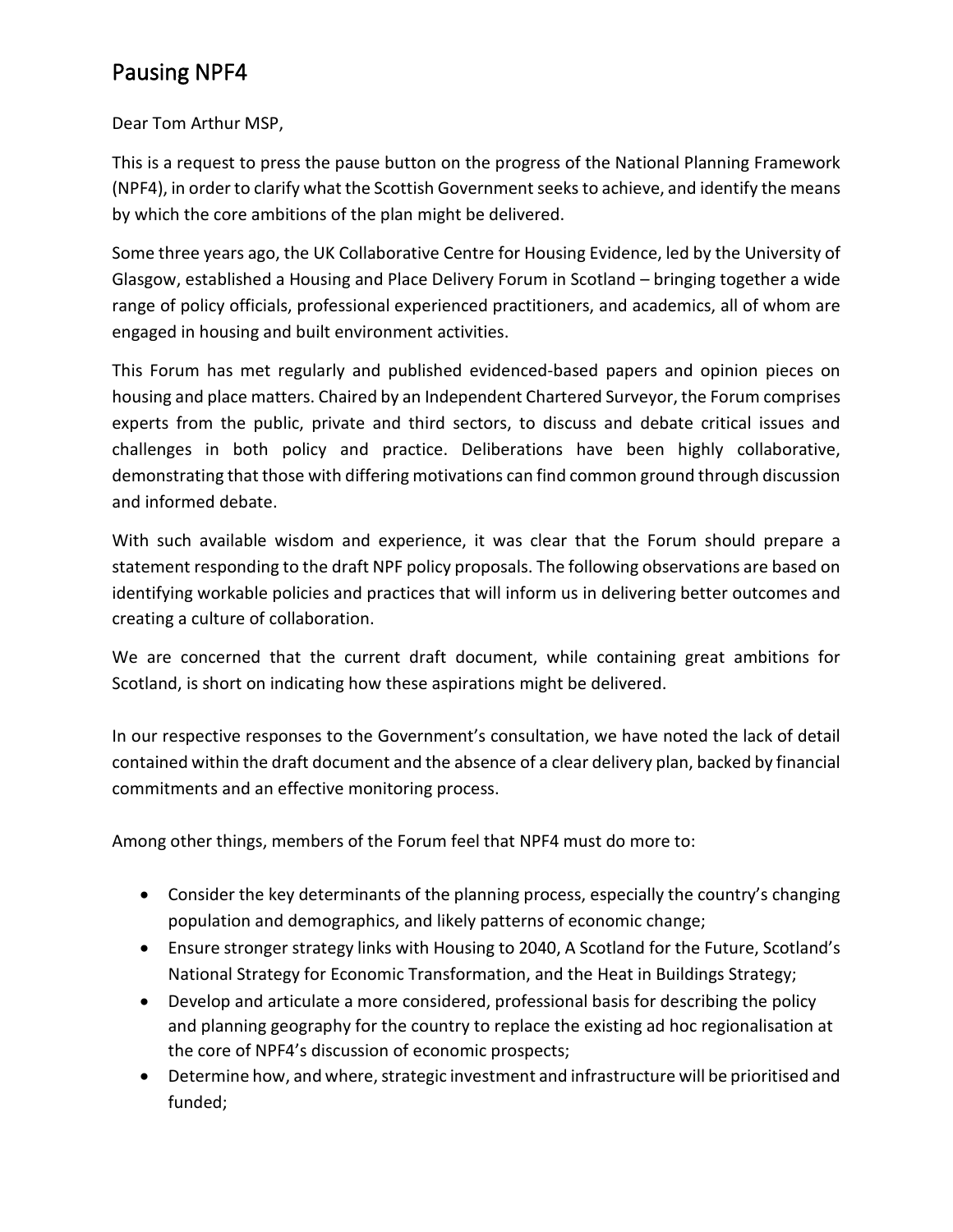- Recognise that housing is more than a spatial land use but a critical health, social and economic need that benefits everyone in Scotland;
- Address the very diverse needs of urban and rural Scotland, and the inter-relationships of regions, towns, cities and communities;
- Articulate a clear way of regulating and monitoring design outcomes, particularly with the significant changes associated with '20 minute neighbourhoods'; and,
- Address the issue of local planning authorities' resources and capacity to deliver, and the contradictory policies that exacerbate rather than improve procedures and processes.

Faced with this lack of clarity and uncertainty, the Forum recommends that there is a need to press the pause button on the progress of the NPF4.

This will give the Scottish Government more time to consider the issues raised and the general consensus that greater explanation and evidential direction is required on how the propositions contained within NPF4 can be delivered. Once the process is paused, a major first step should be to engage further with all key stakeholders to radically rethink the spatial and organisational framework for delivering NPF4.

Currently, at the national level, the framework is discussed in terms of broad, ad hoc regions that do not align with any of the existing structures of government or governance in Scotland. One solution to this problem would be to re-organise and democratise regional economic partnerships, so that they can become agents for delivering strategic change; and, converging quango boundaries, so that health, housing and economic development can be planned together and more effectively.

Within a renewed spatial framework, there is also need for a dedicated and specialised national agency with real expertise in the social, environmental and economic aspects of spatial development of housing and infrastructure at different scales.

Such an agency should support, rather than displace, regions and local authorities to deliver complex projects and interventions. The precise scope and purpose of such an agency requires further consultation, but the general concept of a national team of people with the skills and experience to oversee major infrastructure, energy, digital, housing, and capital programmes, enjoys broad-based support among those involved in planning for and delivering homes and places in Scotland.

This is not a start-from-scratch, as Scotland has many of the resources and assets needed to do this, but existing expertise is dispersed across different silos and levels of government. For Scotland to Build Forward Better, we need to rationalise what we have, strengthen it, and democratise its operations at sub-national levels.